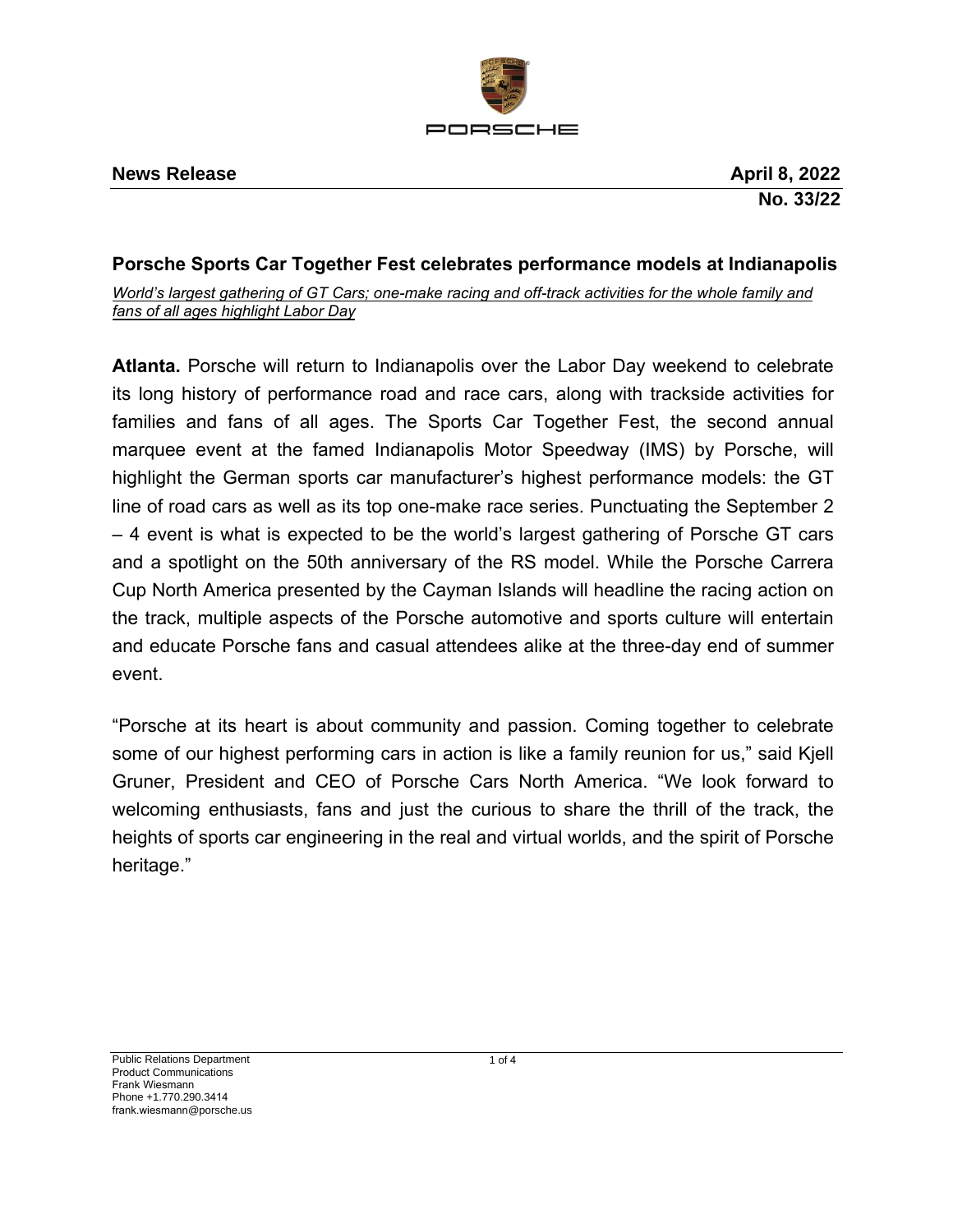

#### **News Release April 8, 2022**

**No. 33/22**

#### **50 Years of RS**

Short for Rennsport, the German word for "racing", the first RS model, the 1972 Porsche 911 Carrera RS, celebrates its 50th anniversary in 2022. Then, as now, the Porsche race car was directly based on the production road car. The anniversary is being recognized around the world as the birthday of the most revered vintage machines of the iconic 911 line. Porsche will have several displays to highlight this fivedecade tradition at Indianapolis.

## **Around the Track**

Multiple activities await visitors to the Porsche Sports Car Together Fest. In addition to the golden anniversary celebration of the RS model line, Sports Car Together Fest will play host to multiple activities off the track as well.

- *World's largest gathering of Porsche GT cars.* A special exhibition area dedicated to what is expected to be the largest gathering of highest performance models developed by Porsche.
- *Porsche Classic Restoration Challenge.* For the second consecutive year, Porsche dealerships are invited to return a beloved Porsche sports car from the 1950s to 2000s back to its original glory.
- *Esports Championship.* While the premiere Porsche one-make series battles wheel-to-wheel outside, the competition heats up in the virtual world inside. Additional details on the Porsche eSports championship are forthcoming and will be released alongside future Porsche Sports Car Together Fest announcements.
- *Lifestyle.* The Porsche Sports Car Together Fest doesn't only revolve around the car culture, it is a family-focused weekend. Porsche-centric events, programs, activities and displays around the facility include artists creating themed works, health and wellness activities for the entire family to participate in and more. Bringing in aspects of its sports and lifestyle experiences, Sports Car Together Fest is an event the entire family and fans of all ages can enjoy.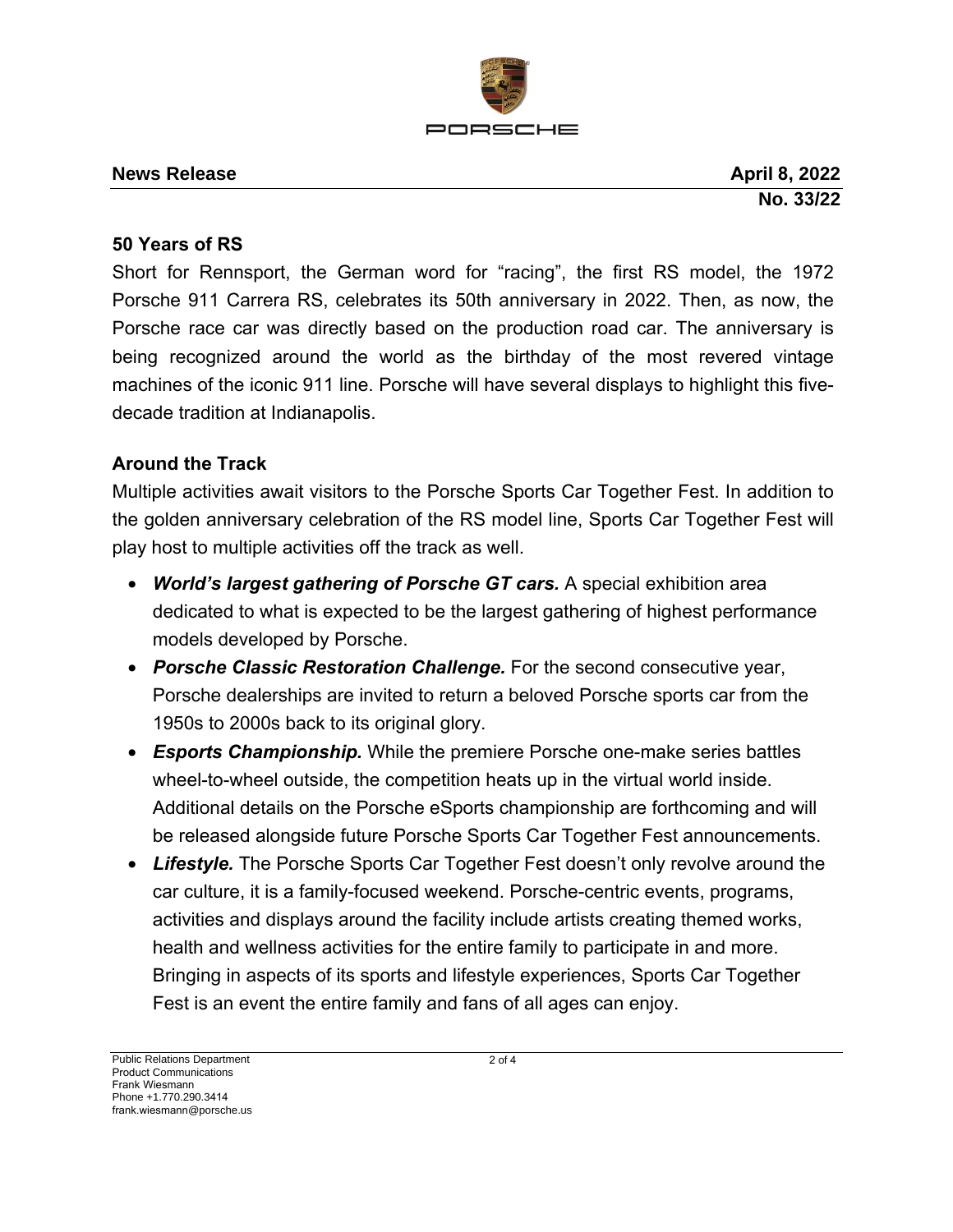

#### **News Release April 8**, 2022

**No. 33/22**

# **On-Track**

Nearly non-stop activity will entertain the competition-minded visitors to The Speedway. The 2.439-mile, 14-turn road course of the legendary facility – incorporating parts of the oval made famous by the Indianapolis 500 – will be used for all on-track sessions. In addition to Rounds 13 and 14 of the 16-race Porsche Carrera Cup North America Presented by the Cayman Islands season, the Porsche Sprint Challenge North America by Yokohama, Porsche Club of America (PCA) sports car racing and time attack events will provide the die-hard Indiana motorsport fans with intense Porsche-against-Porsche GT car racing.

More events and activities are regularly being added to the Porsche Sports Car Together Fest calendar and will, along with information of purchasing tickets, be announced in the near future.

## **Why We Race**

Our racing drives your Porsche. Motorsport is more than a marketing platform to Porsche. It is who we are, it is in our DNA. We race to improve the breed. Research and Development leads our motorsport programs around the world to ensure the lessons we learn on the race track today become the technological heart and soul of your Porsche tomorrow. Porsche Motorsport North America is the sole importer for the Porsche 911 GT3 R, Porsche 718 Cayman GT4 RS Clubsport and Porsche 911 GT3 Cup race cars in the United States and Canada.